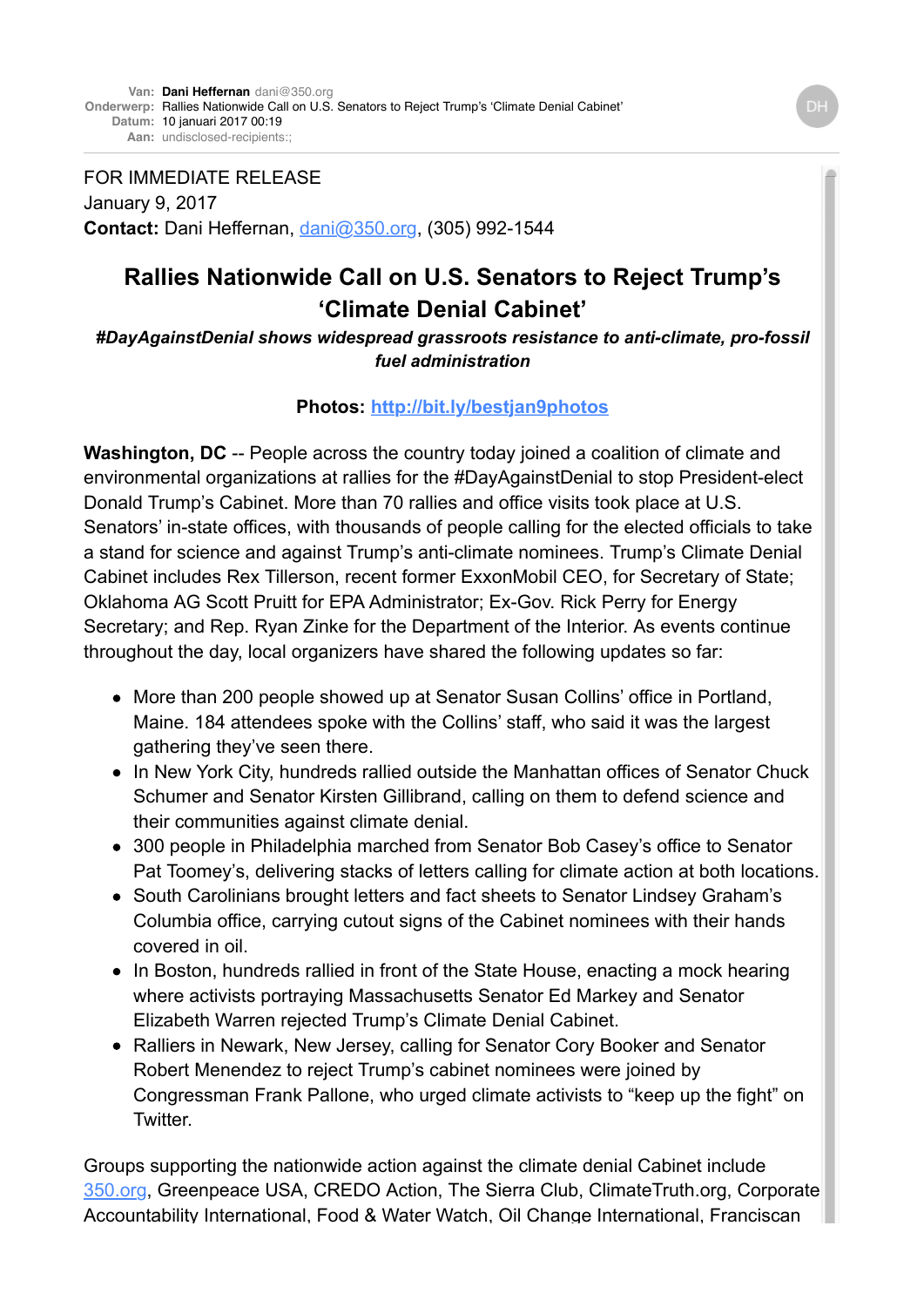Action Network, Peace Action, The Power Shift Network, and many more local and statewide groups. A full map of rallies can be found here: <http://bit.ly/dayagainstdenial>

Accountability International, Food & Water Watch, Oil Change International, Franciscan

The 'Day Against Denial' is one in a series of actions planned for the month of January to challenges Trump's Cabinet nominees and hold elected officials accountable to resisting his pro-fossil fuel, anti-climate agenda.

###

## **Quote Sheet:**

**May Boeve, Executive Director of [350.org](http://350.org/)**, said, "Whoever thought the climate movement would lose hope and shrink away from the challenges we'll face under Trump was proven wrong today. The fight to stop Trump's climate-denial Cabinet is only the beginning. Our resistance to his fossil fuel-loving, climate-denying administration is more important than ever as inauguration approaches -- and it will continue to grow as we take national action and support the local solutions needed for a livable future."

**Josh Nelson, Deputy Political Director at CREDO**, said, "Trump wants to put antiscience climate change deniers in charge of climate, energy and environmental policy in the United States. The stakes couldn't be higher," Nelson continued. "When the Senate votes on the confirmation of Trump's climate denial cabinet, every U.S. Senator will be forced to choose between the fate of the planet and the profits of the fossil fuel industry," Nelson added. "The American people will be watching."

**Annie Leonard, Executive Director of Greenpeace USA**, said, "Trump's nominees are science-denying corporate lackeys who have vowed to pick apart the critical protections their agencies oversee. The American people see the elevation of Pruitt, Tillerson, Zinke, Perry, and Sessions for what it is: An attack on our collective well-being. Now is the time to strengthen our checks on the corporate takeover of our democracy and the climate - not erase them. Resisting these appointments is a message from the majority of Americans who didn't vote for Trump to their Senators: If you don't choose us over corporate interests, we'll choose somebody else.

**Michael Brune, Executive Director of the Sierra Club**, said, "If it wasn't clear before, it's painfully obvious now: Donald Trump's priorities as president will not be to protect our communities and climate but to push a dangerous agenda of denial and toxic politics that puts our families at risk. His cabinet has been stacked with dangerous and divisive extremists -- a veritable who's who of climate-deniers and fossil fuel hacks. In the interest of our families, communities, climate and future, we're committed to stopping every last one of Trump's racist, misogynistic, bigoted, climate-denying nominees."

**Emily Southard, Campaign Director of ClimateTruth.org**, said, "Americans want clean air, clean water, and a safe climate — Trump's cabinet picks undermine all of those ideals. Today we're demanding our senators stand with their constituents and against the nomination of corporate climate deniers like Tillerson, Pruitt, Perry, and Zinke."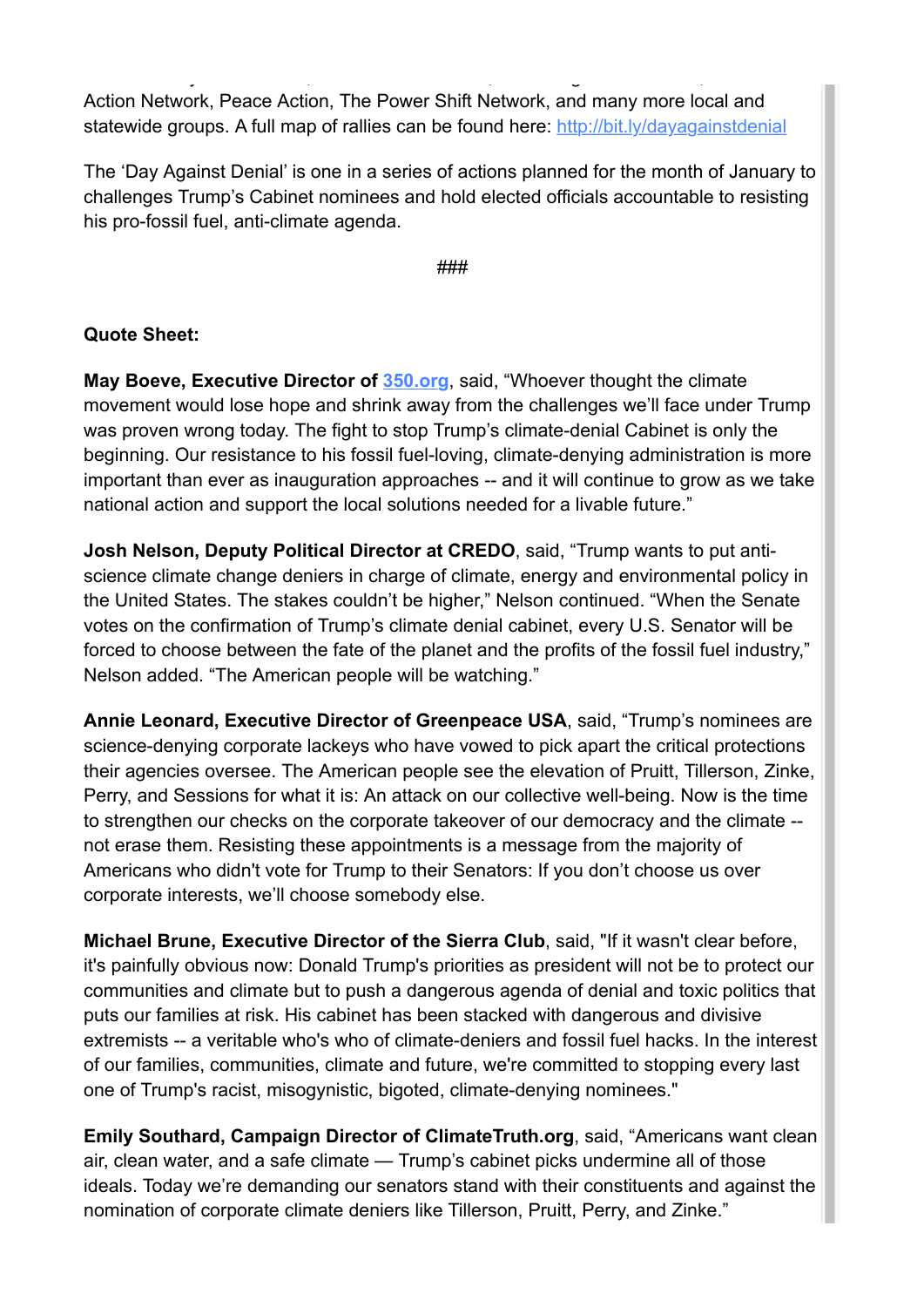**Janet Redman, U.S. Policy Director, Oil Change International**, said, "The oil, gas and coal industry has been rigging the rules for decades. It was bad enough when the fossil fuel industry was buying the government with millions in lobbying and contributions to get the billions of subsidies they depend on. Now they're becoming the government. For the health of our democracy, our communities and our planet, the Senate must Reject Rex and the rest of Trump's fossil fueled corporate cronies for Cabinet."

**Tamar Lawrence-Samuel, Associate Research Director at Corporate Accountability International**, said, "Donald Trump's cabinet-- a cadre of oil barons, corporate CEOs, and Wall Street bankers--if confirmed, would represent an unprecedented level of corporate control over our democracy and threaten to put corporate profits before human rights, the environment, and our democracy. Congress must block these appointments in order to protect human rights, the environment and our democracy at large."

**Jon Rainwater, Executive Director of Peace Action and the Peace Action Education Fund**, said, "President-elect Trump campaigned against a rigged economy. To now put Big Oil and the rest of the corporate establishment in charge of economic, environmental and foreign policy might be the biggest bait and switch in U.S. political history. Voters weren't told that when Trump promised to drain the swamp he had in mind using oil rigs and fracking drills. Rex Tillerson's nomination is chock-full of conflicts of interest. Tillerson brings a long history of funding climate science denial at a time when climate diplomacy is at the top of the global agenda. At the same time, Exxon under Tillerson's leadership cozied up to oligarchical, autocratic regimes and participated in human rights violations in countries in which Exxon operated. The U.S. Senate should reject his nomination."

**Patrick Carolan, Executive Director of the Franciscan Action Network**, said, "Protecting God's creation is a moral issue that we, as Franciscans, uphold. We look to Pope Francis as our example, who, at a plenary session of the Pontifical Academy of Sciences at the Vatican in November, implored world leaders not to postpone the implementation of global environmental pacts, stating there has "never been such a clear need for science" to guide human actions to safeguard the future of the planet. People of faith can not ignore, nor let their political leadership ignore, what science has confirmed: that human-kind needs to transform our thinking and act on behalf of those people who are most negatively impacted by climate change."

**Wenonah Hauter, Executive Director of Food & Water Watch**, said, "Donald Trump's shocking crew of nominees has some downright frightening things in common. One is the dismissal of science. Another is apparent disdain for the very agencies they've been selected to lead. And the third is a shameful disregard for the protection of our environment and the wellbeing of our communities. Today we're putting our senators on notice: either you stand unambiguously against each of these nominees, or we the people will hold you accountable when you seek reelection."

**Eddie Junsay, the Environmental Justice Organizer with the Power Shift Network**, said, "Rex Tillerson, Scott Pruitt, and the rest of Trump's entire unqualified, dangerous cabinet deny the reality of climate change and want to strip away rights and power from